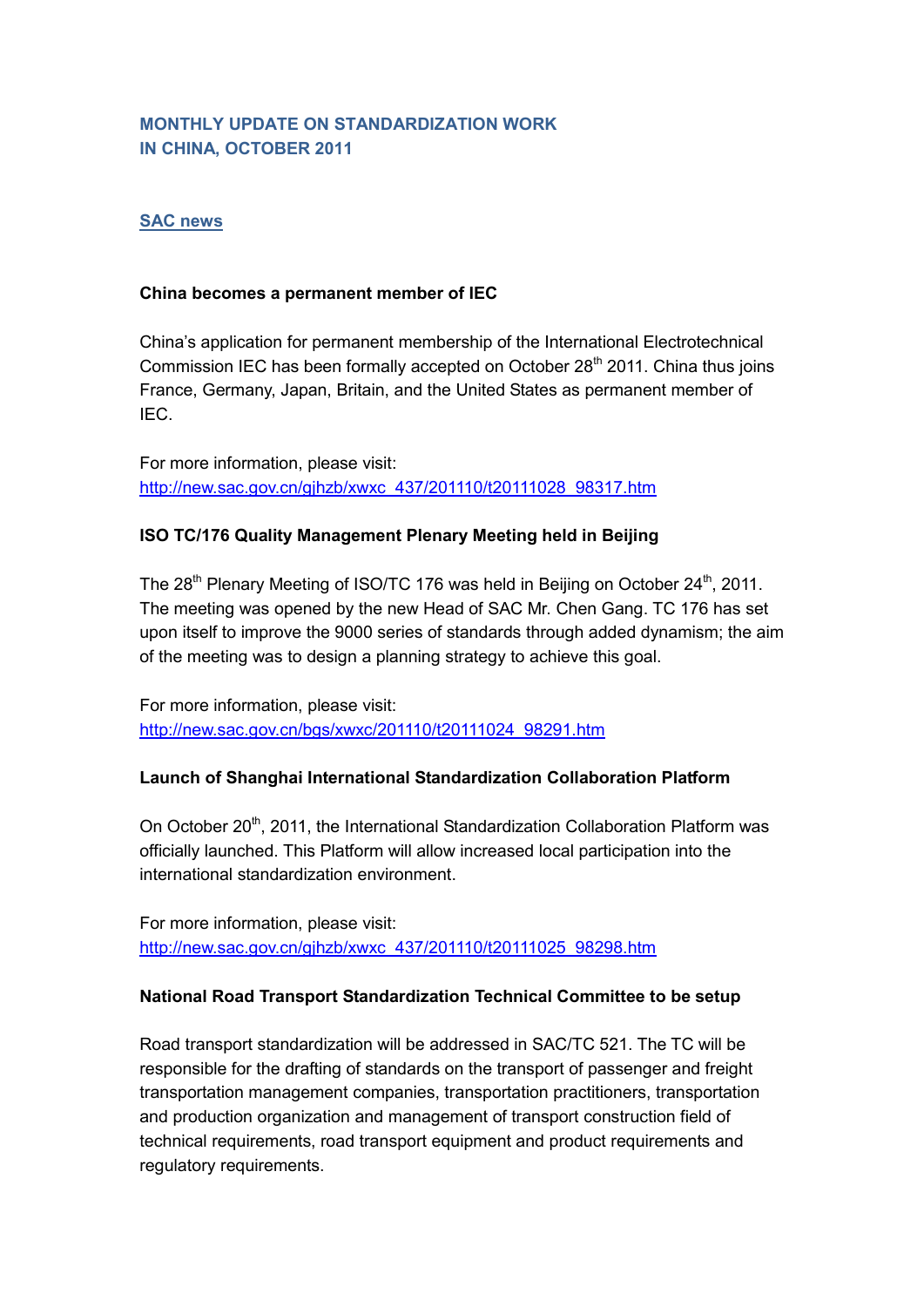For more information, including the list of members of the TC, please visit: [http://new.sac.gov.cn/zhywglb/zxtz\\_823/201110/t20111012\\_98241.htm](http://new.sac.gov.cn/zhywglb/zxtz_823/201110/t20111012_98241.htm)

#### **CNIS news**

### **Conference on standards development and review held in Beijing on October 9th**

The conference focused on providing standardization training material for experts and scholars alike.

For more information, please visit: [http://www.cnis.gov.cn/xwdt/zhxw/zdxw/201110/t20111011\\_6736.shtml](http://www.cnis.gov.cn/xwdt/zhxw/zdxw/201110/t20111011_6736.shtml)

#### **CESI news**

#### **Release of Chinese national report on Internet of Things 2010-2011**

On October 20<sup>th</sup>, the Xinhua News Agency released the "2010-2011 annual report of China Internet of Things". The report notes that objectives relating to the swift development of IoT in China are enshrined in the  $12<sup>th</sup>$  Five Years Plan and in supporting official material.

The report also states that when the industrial development of foreign exchanges are "market driven", the domestic development of the industry is rather "policy-driven;" and indeed, in the foreseeable future from medium to long term, IoT will increasingly constitute a national policy focus.

This will entail increased standardization efforts at national level. The report also considers while the initial progress of standardization in IoT is encouraging in China, but also in Europe, the US and Japan and South Korea, and while those countries are leading international standardization in this respect, the overall standard system of things is being developed only based on diverging national initiatives and thus cannot achieve uniformity, at least on the short term.

The Annual Report foresees an annual growth rate of 11% for China's networking industry over the next four years. Nevertheless the analysis considers that the development of IoT in China faces many deep contradictions and problems, including a lack of clarity in the business models and a lack of resource sharing.

More information on the report can be found at: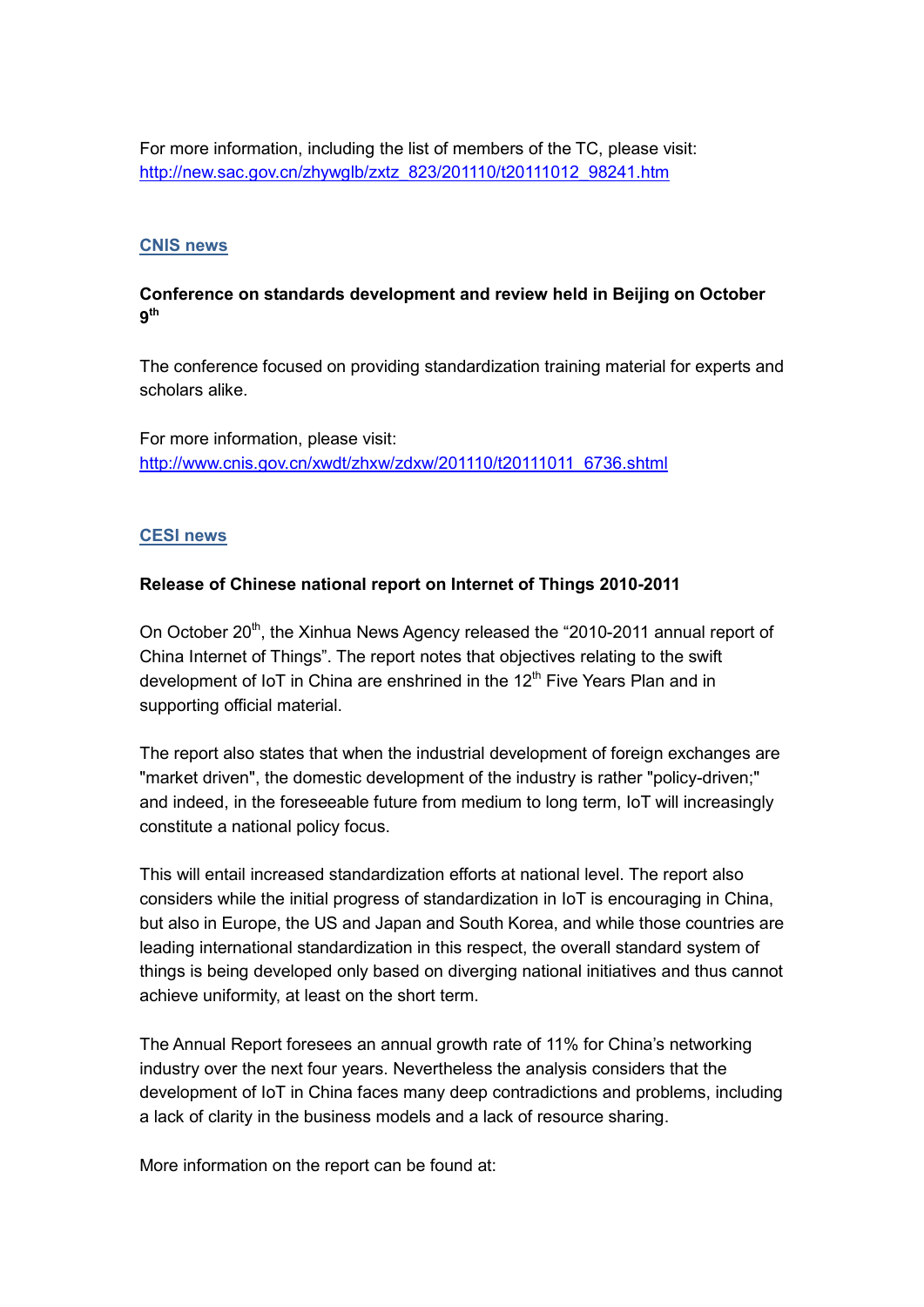## <http://www.cesi.ac.cn/cesi/fuwu/hangyedongtai/2011/1024/9290.html>

#### **CAS news**

## **CAS Seeks Feedback on Four Asset Appraisal Standards**

On October 8th 2011, the China Appraisal Society (CAS) issued a call for comments on financial services standards, including on:

-"Asset Appraisal Standards—Enterprise Value", which refines the income approach and market approach and adjusts the asset-based approach;

-"Assets Appraisal Standards—Forest Reserve Assets", which evaluates that asset appraisers assess independent experts (including independent professional agencies) and determine the independence and professionalism as well as the appropriate use of the professional opinions or reports issued by independent experts;

-"Trademark Asset Appraisal", which distinguishes trademark asset;

-"Entity Options Appraisal", which entitles valuation institutions undertaking entity options appraisal to obtain asset appraisal qualification certificates;

-"Signature System Clauses in Standards for Appraisal Reports".

For more information, please visit:<http://www.cas.org.cn/xwdt/xydt/37303.htm>

## **CCSA news**

## **CCSA Seeks Feedback on IPv6-based next-generation Internet architecture standard, Web-based Ethernet access authentication technology requirements standard**

The China Communication Standards Association has launched a call for comments on the two following standards:

- "IPv6-based next-generation Internet architecture," deadline for comments: November  $18<sup>th</sup>$ , 2011 (more information at:

[http://www.ccsa.org.cn/tc/baopi.php?baopi\\_id=3997](http://www.ccsa.org.cn/tc/baopi.php?baopi_id=3997) )

- "Web-based Ethernet access authentication technology requirements", deadline for comments: November 20<sup>th</sup>, 2011

(more information at: [http://www.ccsa.org.cn/tc/baopi.php?baopi\\_id=3998](http://www.ccsa.org.cn/tc/baopi.php?baopi_id=3998) )

#### **MEP news**

#### **MEP revises air, water pollution control standards**

The Ministry of Environmental Protection has announced on October 31<sup>st</sup> the implementation of three standards replacing old air and water pollution control standards:

- HJ 618-2011 replacing GB 6921-86, "determination of the concentration of airborne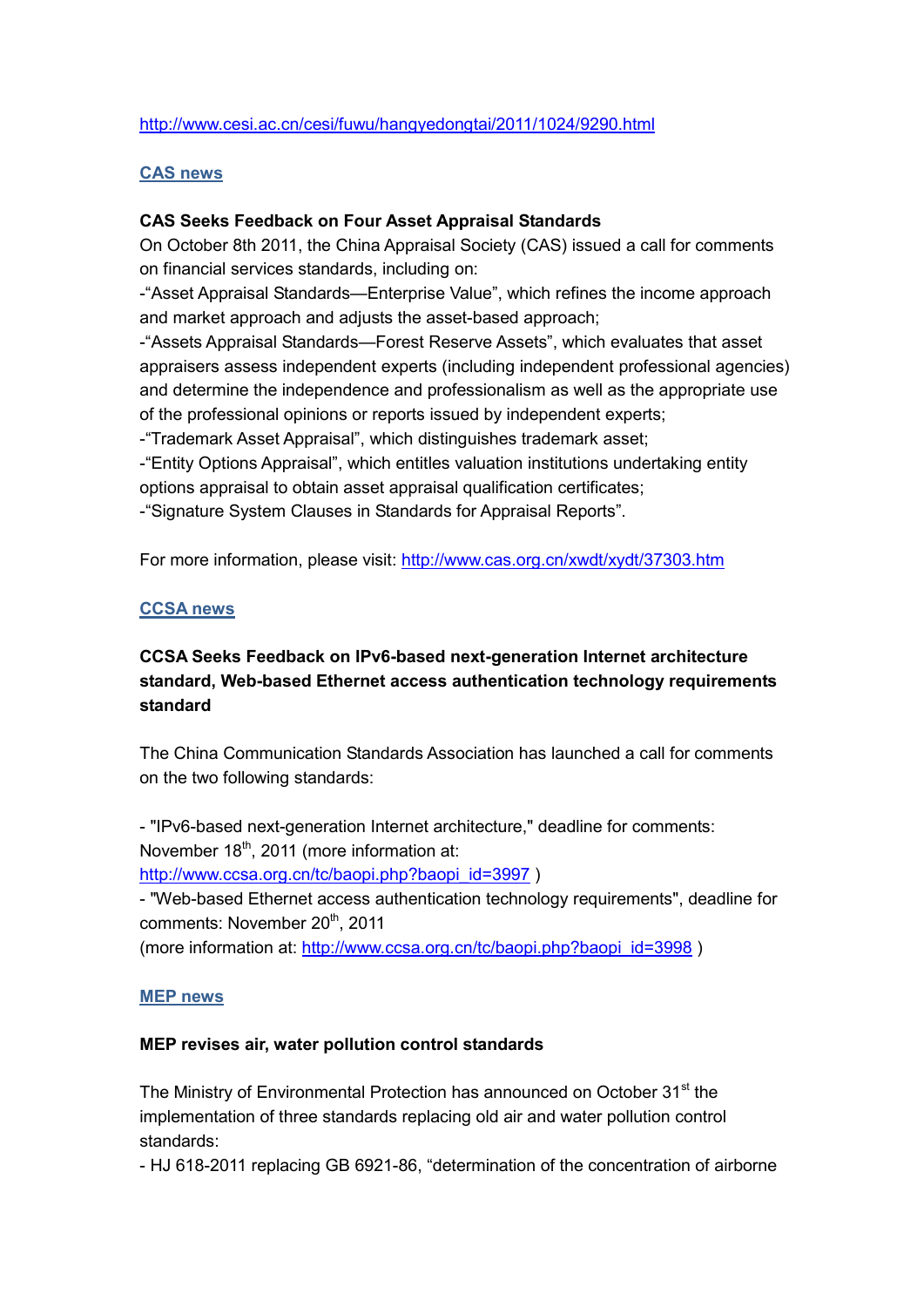particulates";

- HJ 620-2011 replacing GB 17130-1997, "water quality determination of volatile halogenated hydrocarbons by headspace gas chromatography";

- HJ 621 – 2011 replacing GB / T 17131-1997, "Water Quality 1,2 - dichlorobenzene, 1,4 - dichlorobenzene, 1,2,4 - trichlorobenzene determined by gas chromatography"

MEP has also announced the implementation of two new standards:

- HJ 629-2011, "Determination of sulfur dioxide emissions from stationary sources of non-dispersive infrared absorption method" - HJ 630-2011, "Environmental Monitoring Quality Management Technical Guidance".

The details of these standards can be found at [http://zfs.mep.gov.cn/gzdt/201110/t20111031\\_219006.htm](http://zfs.mep.gov.cn/gzdt/201110/t20111031_219006.htm)

## **MIIT news**

# **China promotes TD-LTE in 4G Mobile Communications during International Telecommunication Union Telecom World 2011**

Xinhua News Agency reports that on October 26<sup>th</sup>, 2011, China has participated in the International Telecommunication Union Telecom World 2011 in Geneva and promoted the fourth generation mobile communications (4G) technology standard TD-LTE. According to China Mobile Chairman Mr. Wang Jianzhou, Japan's third-largest telecom operator Softbank will officially commercialize TD-LTE network in November. According to a study led by China Mobile, worldwide two operators have officially launched TD-LTE commercial services, 33 TD-LTE test networks are under construction, and 10 operators are developing TD-LTE' commercial plans. Still according to China Mobile, by the end of 2011, TD-LTE based stations will globally amount to 6500, and to 3 million by the end of 2012.

For more information, please visit: <http://www.miit.gov.cn/n11293472/n11293832/n11293907/n11368277/14292882.html>

#### **MOH news**

# **Promulgation of "haemoglobin reference method" and 13 recommended standards for health industry**

The Ministry of Health has promulgated the following recommended industry standards:

- WS / T 341-2011 hemoglobin reference method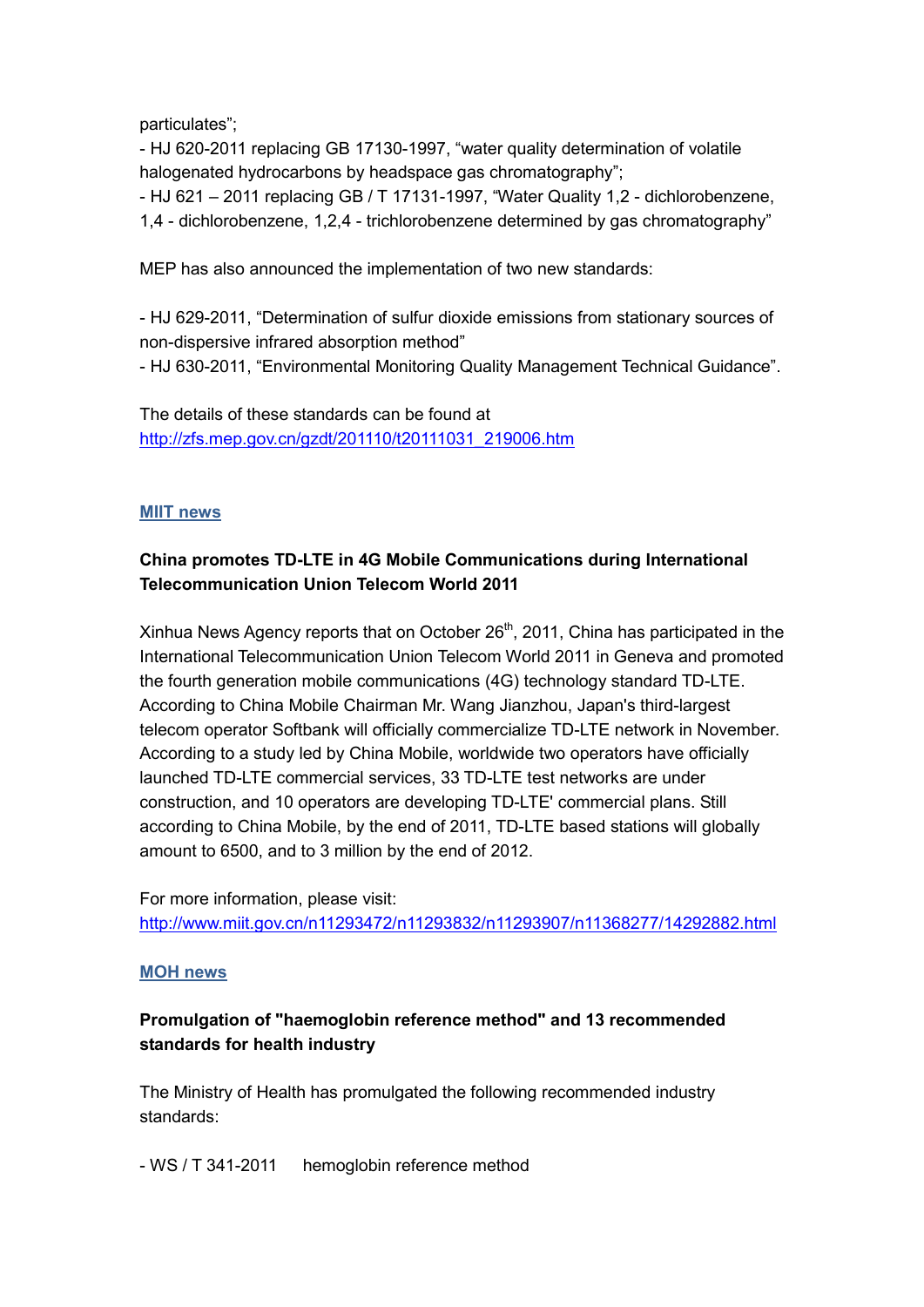- WS / T 342-2011 hematocrit determination reference method
- WS / T 343-2011 reference method for determination of erythrocyte sedimentation
- WS / T 344-2011 bleeding time measurement requirements
- WS / T 345-2011 reference method determination of serum urea
- WS / T 346-2011 reticulocyte count reference method
- WS / T 347-2011 hematology analyzer calibration guide
- WS / T 348-2011 urine specimen collection and handling guidelines
- WS / T 349-2011 α amylase catalytic activity concentration determination
- reference method
- WS / T 350-2011 determination of serum glucose reference method

- WS / T 351-2011 alkaline phosphatase ( ALP ) catalytic activity concentration determination reference method

- WS / T 352-2011 catalytic activity of alanine aminotransferase concentrations were measured (pyridoxal phosphate-free) reference method

- WS / T 353-2011 aspartate aminotransferase catalytic activity concentration determination (pyridoxal phosphate-free) reference method

Those standards will be implemented from April 2012 onwards.

## For more information, please visit:

[http://www.moh.gov.cn/publicfiles/business/htmlfiles/mohzcfgs/s7848/201110/53101.h](http://www.moh.gov.cn/publicfiles/business/htmlfiles/mohzcfgs/s7848/201110/53101.htm) [tm](http://www.moh.gov.cn/publicfiles/business/htmlfiles/mohzcfgs/s7848/201110/53101.htm)

## **Promulgation of "diagnosis of dental fluorosis" recommended standards**

The Ministry of Health has promulgated "diagnosis of dental fluorosis" recommended industry standards. For more information, please visit: [http://www.moh.gov.cn/publicfiles/business/htmlfiles/mohzcfgs/s7848/201110/53102.h](http://www.moh.gov.cn/publicfiles/business/htmlfiles/mohzcfgs/s7848/201110/53102.htm) [tm](http://www.moh.gov.cn/publicfiles/business/htmlfiles/mohzcfgs/s7848/201110/53102.htm)

## **Feedback Sought on 30 National Food Standards**

According to the Food Safety Law and its implementation regulations, the Ministry of Health (MOH) has formulated 30 national food safety standards (draft for feedback) including the General Rules on Food Additive Marks to seek public feedback till **October 30th, 2011.** 

The 30 national food safety standards include the General Hygiene Regulations for Food Production, Draft for Feedback on Sorbitol, Draft for Feedback on Plant Activated Carbon, and more.

For more information, please visit: [http://www.moh.gov.cn/publicfiles/business/htmlfiles/zwgkzt/pwsjd1/201109/53078.ht](http://www.moh.gov.cn/publicfiles/business/htmlfiles/zwgkzt/pwsjd1/201109/53078.htm) [m](http://www.moh.gov.cn/publicfiles/business/htmlfiles/zwgkzt/pwsjd1/201109/53078.htm)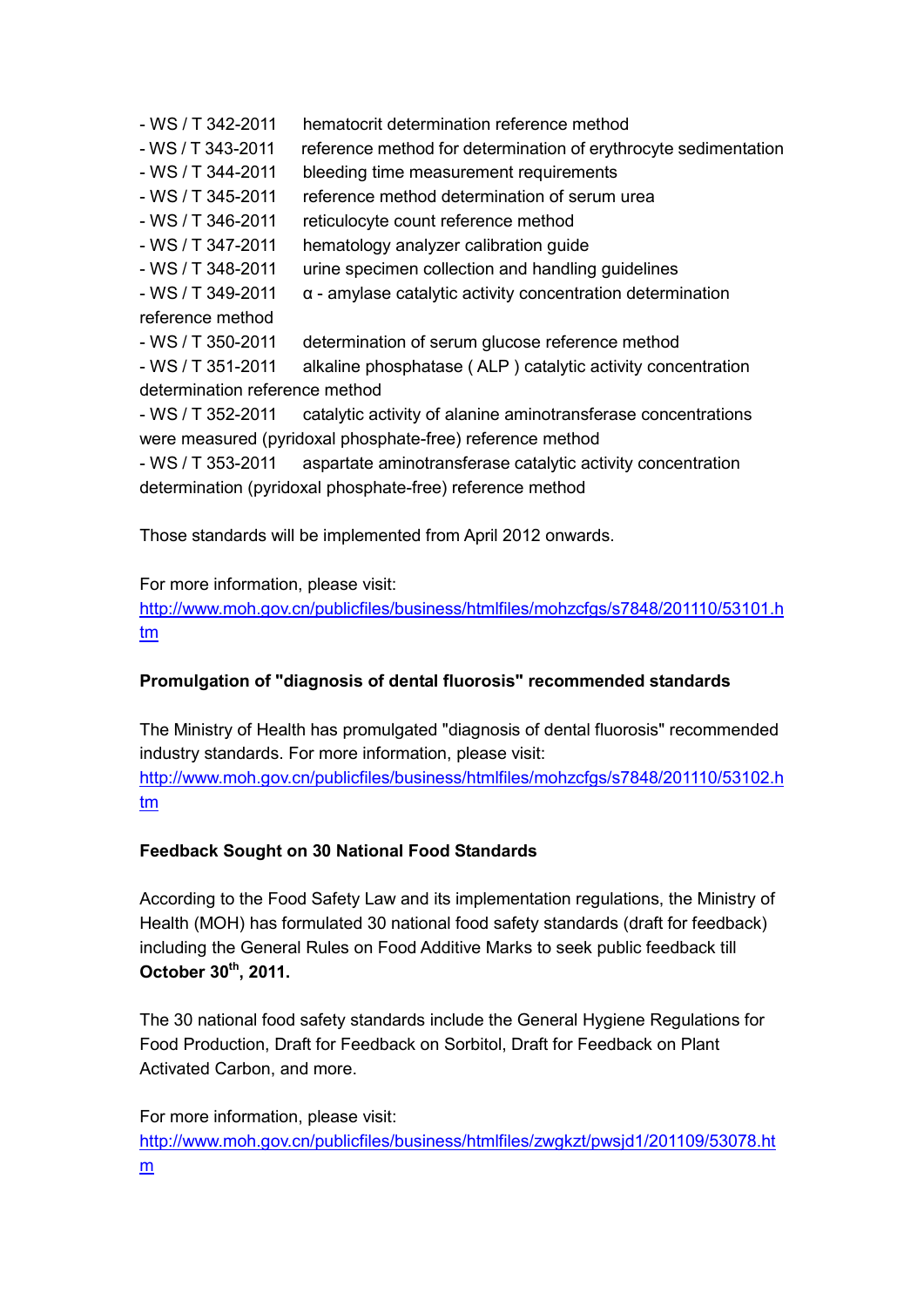### **MOHURD news**

# **MOHURD publishes large batch of notices of release of industry and national standards**

End of October 2011, the Ministry of Housing and Urban-Rural Development has published a large batch of notices of release of construction-related standards.

The 19 industry standards released include technical regulations on pre-cast reinforced concrete ribbed floor slabs, steel anchor plate application, snow landscape architecture, mechanical spray plastering construction procedures, heating, ventilation and air conditioning engineering technology testing procedures, and many more.

The batch also features more than 50 notices of release of national standards – each notice presenting the release of numerous national standards. Topics include outdoor drainage design specification, metallurgical machinery hydraulic, lubrication and pneumatic equipment, construction specifications, iron and steel water supply and drainage design specifications, Concrete Construction, Masonry construction, Subway construction, silicon solar cell plant design specifications, energy-saving electronic engineering design and many more.

The list of all notices and all details can be found at <http://www.mohurd.gov.cn/wjfb/index.htm>

#### **SFDA news**

# **General Logistics Department of the Ministry of Health releases notice on the accreditation of testing equipment such as microwave therapy equipment, medical products and project eligibility**

The State Food and Drug Administration of China has released a list of testing standards applicable to medical equipment including microwave therapy, infrared therapy, dynamic ECG and others.

The list of medical devices subject to this notice and the list of relevant testing standards can be found at:<http://www.sda.gov.cn/WS01/CL0845/65988.html>

## **SFDA calls for Comments on Technical Standards for Cosmetics Raw Materials**

The State Food and Drug Administration of China has launched a call for comments